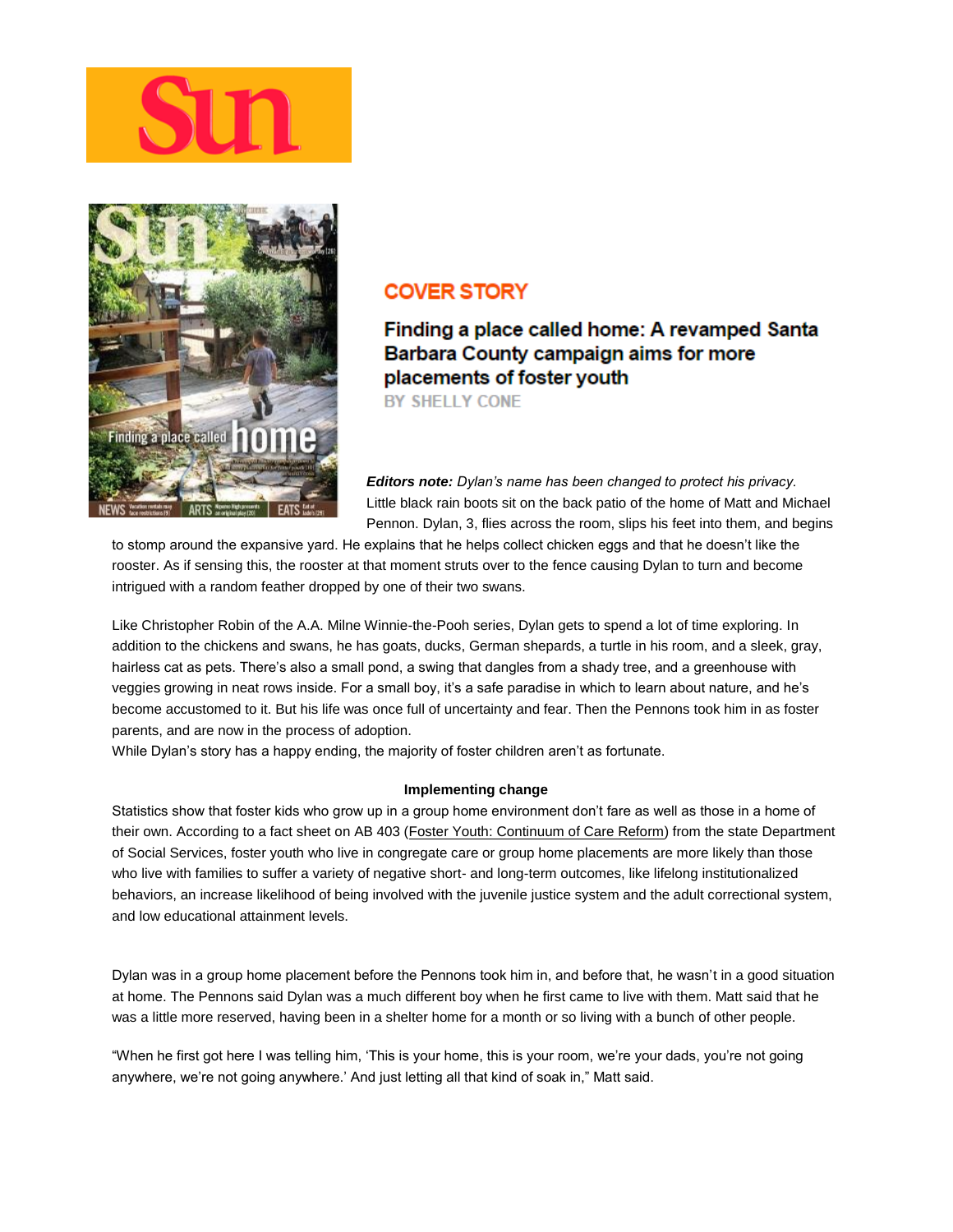It didn't take long for him to flourish in his new, permanent environment.

"It's fun to see a child going from a situation where they're just trying to survive and they get to go into a situation where there's love and consistency and repetition and support and then they actually start to thrive. He has become this funny, happy little kid that is so incredibly intelligent," Matt said.

It's those kinds of transformations that prompted new legislation addressing the well-being of children in the foster care system.

The Continuum of Care Reform, a comprehensive framework that supports children, youth, and families across placement settings—which can include anything from a child being placed with relatives, to group care—in achieving permanency. The reform authored by Assemblyman Mark Stone (D-Monterey Bay), includes:

- Increased engagement with children, youth, and families;
- Increased capacity for home-based family care;
- Limited use of congregate care;
- Systemic and infrastructure changes: rates, training, accreditation, accountability and performance, and mental health services.

According to Stone's legislative and communications director, Arianna Smith, who also worked on the bill, Stone served as chairman of the Assembly Human Services Committee for two years, which addressed issues related to foster care and is currently the chair of the Assembly Judiciary Committee, which deals with dependency courts. Prior to that, he was a Santa Cruz County supervisor, where he led an overhaul of the child welfare system.

"Negative outcomes for foster youth and former foster youth is one of the main issues that he wanted to work on when he came to the Assembly, and in addition to AB 403, he has authored a variety of bills to help improve their educational outcomes, access special benefits, and have better placement outcomes," Smith said.

The bill was sponsored by the state Department of Social Services, which developed a report that recommended how to address the negative outcomes of many foster youth. One such recommendation that was included in the bill was to in essence phase out group homes.

That means that counties need to increase the number of placements of children into quality resource parent homes. That's a tough task for a county that was already facing a need for homes.

Amy Krueger, division chief of operations for Adult and Children's Services with the Santa Barbara County Department of Social Services gave the *Sun* the following statistics about foster care in Santa Barbara County:

• There are currently 425 children in foster care from Santa Barbara County who need loving supportive homes; the majority of children are from North County (14 percent Santa Barbara/South County, 16 percent Lompoc/mid county, 40 percent Santa Maria/North County).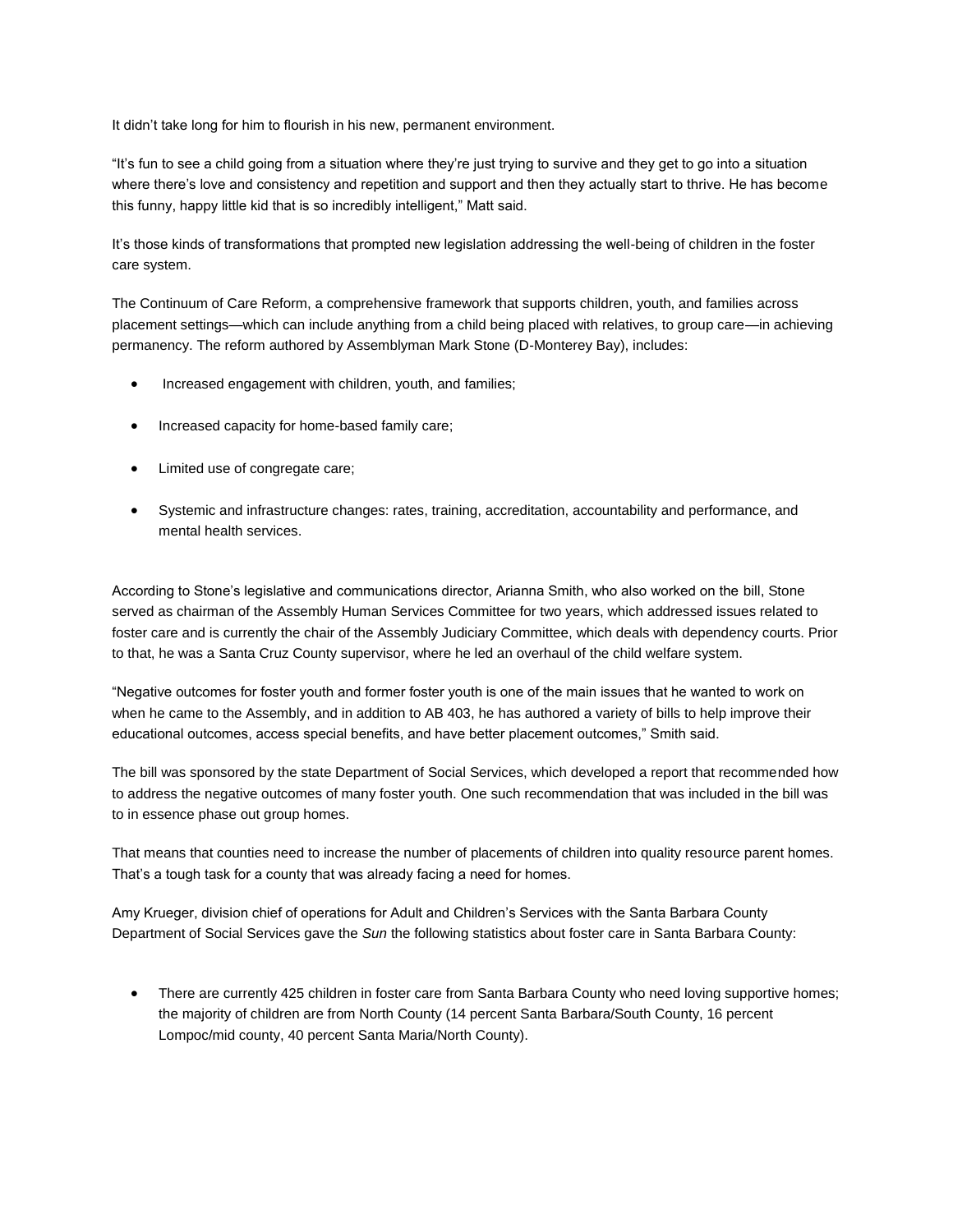- Approximately 30 percent (125) of children in foster care from Santa Barbara County are currently placed in another county. Some of these children are placed with relatives, but the majority are placed out of county due to the shortage of available in-county placements.
- Approximately 40 children and youth are placed in residential facilities because there are currently not enough family-based placements available to meet their needs. Continuum of Care Reform requires that the county bring these children back to the community.

Social workers with the county's Child Welfare Services department first look at relative placements. This may be a grandparent, an aunt or uncle, or other relative of the child. That's the best-case scenario when a child needs to be placed out of their biological parents' home.

But sometimes relatives can't or don't want to take in the child. Other times there are no living relatives or no relatives who can be found. So when the county's department of Child Welfare Services has to find placement for a child or sibling group, they sometimes send those children to a group home. And when a resource family or group home can't be found locally, the county will sometimes have to refer the child to a group home outside of the county, making an already traumatic situation even more emotionally difficult.

"They are disconnected from their community, family, friends. Some of these placements are for positive reasons like they are placed with family. But for a lot of kids it's because we don't have an alternate in-county placement," Krueger said.

## **Reaching out to families**

Countywide, the number of resource families has declined. "There's never been enough, and that's not unique to our county," Krueger said. "The numbers have been on a decline in our county for the last 10 years for a variety of reasons. For instance, in south Santa Barbara if someone has an extra room in their house they can make money by renting out a room in their house instead of using the room for housing a child."

More often though, people aren't aware of the need, Krueger said. And others are simply misinformed about foster care.

To create awareness of the county's need and to meet its placement needs, Santa Barbara County Department of Social Services launched a recruitment campaign called Our County Our Kids. The initiative includes everything from a new logo, website, and inspiring visual components such as commercials, video, and print advertisements, to programs designed to provide accurate information about foster care. The goal is to get information to families who may be qualified to become resource families. At the same time, while recruitment is a big part of the campaign, so is assuring that Santa Barbara County foster children get the services and support they need.

Another component to the campaign is the development of partnerships with local leadership, community stakeholders, and other family- and youth-oriented organizations. The 1.1.1 program is one such example. In this program the 1.1.1. stands for one church coming around one family with one purpose, that no child is without a family, according to the [Our County Our Kids website.](http://ourcountyourkids.org/) That part of the campaign is based on a belief that churches are natural safety networks that help support families who feel called to become resource parents, and churches help families become successful resource families.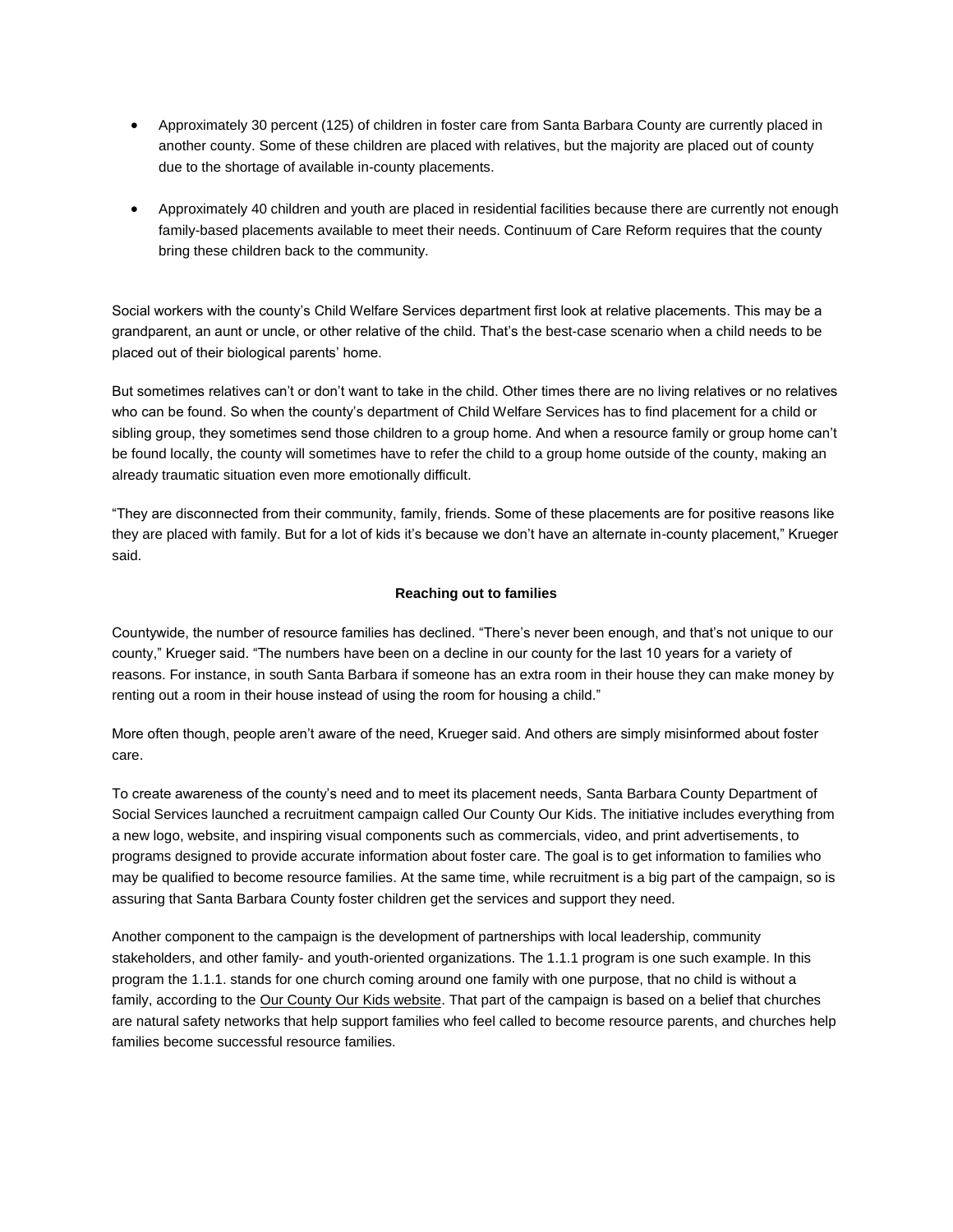Krueger said the Our County Our Kids campaign is important because the county has noticed that some families sometimes have reservations about opening up their homes because it's such an unknown territory for them. She said part of the campaign is to share the amazing stories they get from current resource families.

## **What it takes**

Even though Northern Santa Barbara County needs resource families, it still takes a certain type of person to be a foster care family.

Jose and Sylvia Gonzalez became a resource family when they took their grandchildren through the foster program. "My daughter took a 360 and everything worked out perfectly and my way of giving something back was to take these kids in," Jose Gonzalez said.

He and his wife went through classes to foster non-relatives and were asked to take in a sibling group. The Gonzalez family knew the siblings were hard to place, because it's more common for resource families to want to take in one child rather than a group of siblings, but they believed they should be kept together so they took them in. Gonzalez admitted that it wasn't easy. The children—age 3, 4, and 6—came from a life very different from the one his family leads.

"The kids just need a lot of loving; they didn't have standards. But with love you can do a lot of things to change bad behaviors," he said.

With love and dedication, the Gonzalez family established discipline and routine. For example, Jose said that at one point the children didn't even want to bathe. They now come in from outside and line up to get in the shower without being told.

"These kids they get mentally abused, they get their hearts broken. You got to just give them your all," Gonzalez said.

While the Gonzalezes became foster parents in order to provide a loving but temporary home to children awaiting reunification with their biological parents, the Pennons knew they wanted to foster to adopt. With both Matt and Michael coming from big families, they knew they wanted a big family themselves. And though the process of becoming a resource family was easy enough, becoming an actual family took some effort. But they, like Jose Gonzalez, added that the rewards are worth the effort.

Last year the Pennons had five placements. The first was an 8-month-old girl with whom they remain involved and visit with several times a week. The girl was reunified with her mother, and both families remain close, Matt said.

For families wanting to adopt, having the child leave can be difficult, but the Pennons said they always keep in mind that the best placement is for the child to be with their biological parent.

Fostering a child when you want to adopt and having them be reunified is hard. "You invest your full emotion, you invest your full time, it's definitely difficult," Michael said.

Having the support of their families and the county social workers has made the process easier.

The Pennons are looking to adopt another child and continue to get calls for placement. In fact, they recently got four calls from the county asking if they could take in children, so they know there's a need.